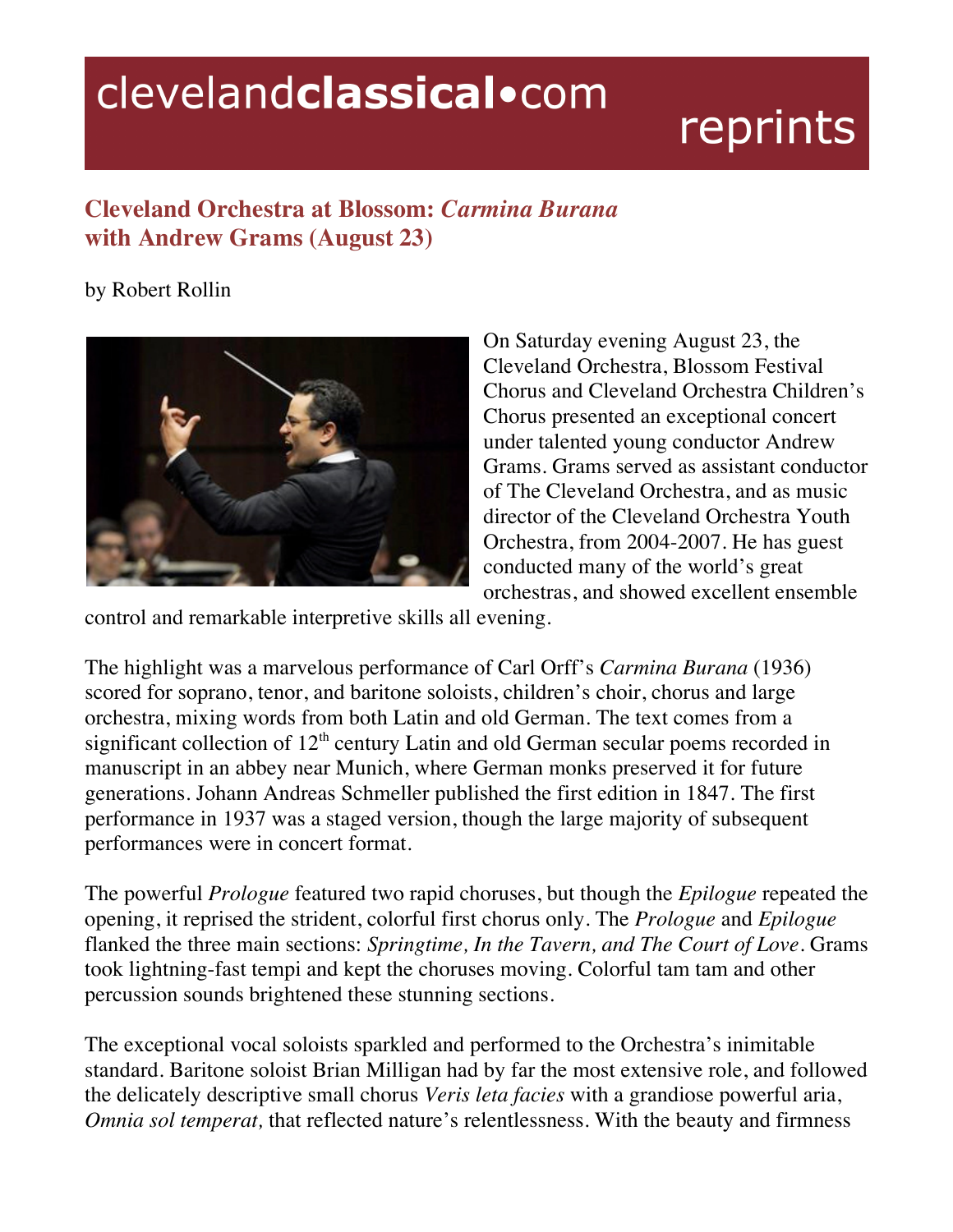of a fine German heroic bass, he sang of "the sun's glory, nature's great renewal," and compared intense love to "the torture of the wheel."

The wide-ranging solo *Estuans interius* that opened Part Two (*In the Tavern)* was Mulligan's triumph. He deftly negotiated its athletic melodic lines, but was at times swallowed up by the multitude of percussion. In the whimsical and raucous *Ego sum abbas* section for baritone and male chorus, the abbot promised during an excessive drinking episode that those who gambled with him would leave before Vespers without their clothes. Here the ensemble balance was excellent, even if the abbot's was not.

Not only did Tenor Christopher Pfund sing *Olim lacus colueram,* his only aria, with great skill, his stage-commanding gestures helped him vividly to impersonate "the swan who is now black and roasted to a turn."

Part Three was titled *The Court of Love. Circa mea pectora* had some balance and ensemble problems at the outset, but soon returned to a fine standard. *Tempus est iocundum*, for the full forces of baritone, soprano, boy choir, mixed chorus, and orchestra, scintillated and gloried in the earthiness of love's gifts.

Youthful Soprano Nadine Sierra made her Cleveland Orchestra debut with great style. Entering finally in Part Three with *Amor volat undique*, she joined with the children's choir and shared the luscious texture with paired flutes. In *Stetit puella*, she saucily described "a young girl in a red tunic" and "a girl as fair as a rose." In *Tempus est iocumdum*, she evidenced great vocal skill and control as she vacillated between "physical love" and "chastity," and bowed her head in submission, "taking on the sweet yoke."

Throughout, Grams helped maintain a bright and gleaming flow that made the performance exceptional. He exploited Orff's wonderful percussion and coloristic variety, both in orchestration and in vocal combinations, to produce a well-paced, magnificent performance.

J.S. Bach's *Toccata and Fugue in D Minor* opened the program. Leopold Stokowski originally orchestrated the piece in the late nineteen-twenties for his excellent Philadelphia Orchestra. The Cleveland Orchestra's great technical skill, enhanced by Grams' fine pacing, made the performance captivating. In particular, the long rapid violin lines sounded as one instrument. The woodwinds and the brasses were flawless. The large, romantic orchestration suited the piece well because of Grams' finely flexible beat and deft precision.

Karl Muller-Berghaus' orchestration of Liszt's *Hungarian Rhapsody No. 2 in C Minor,*  was equally beautiful. The lovely cello solo, the bassoon and string bass doublings, the